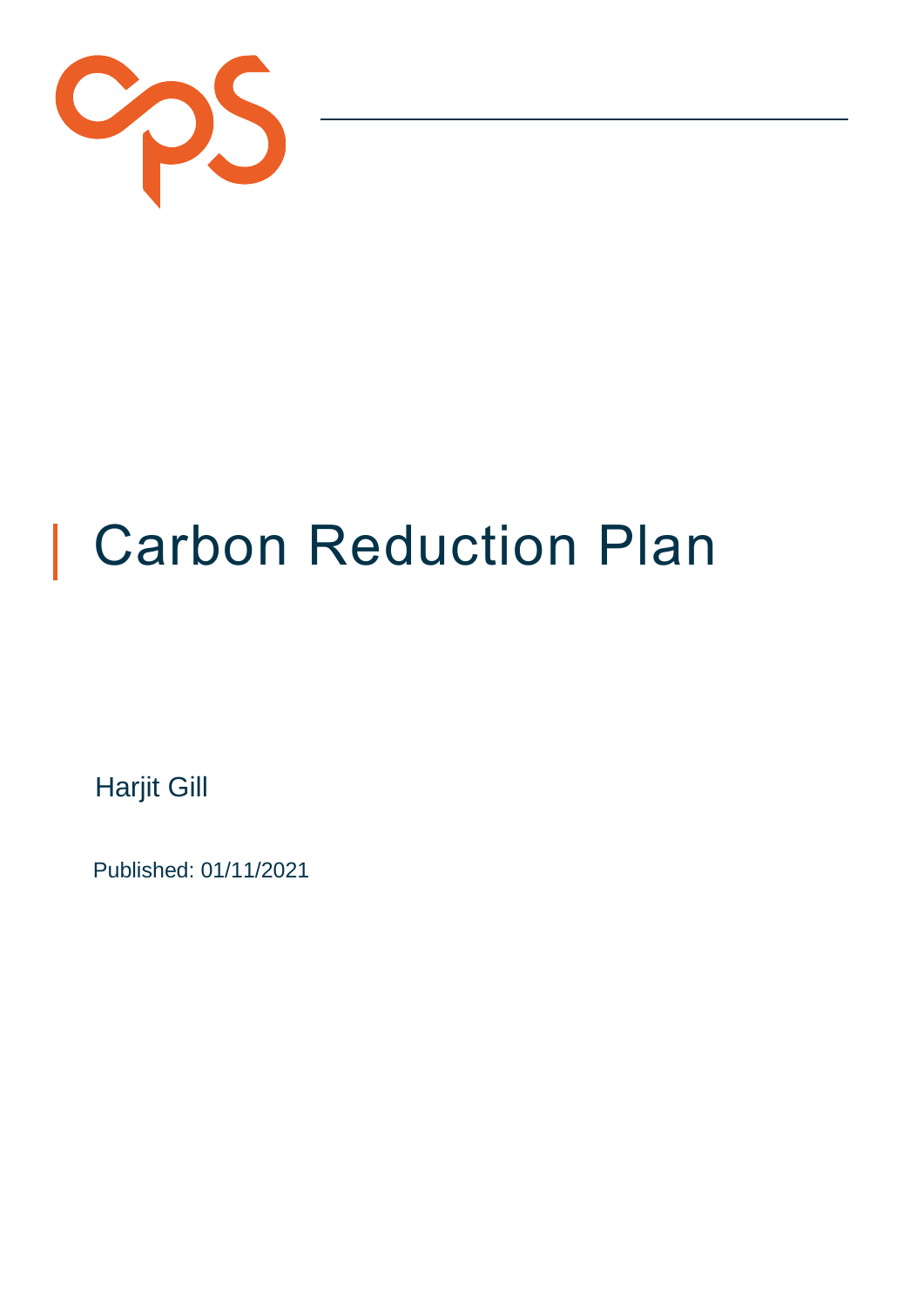# Document History

| <b>Version</b> | <b>Date</b> | <b>Author</b>      | <b>Comments</b>            |
|----------------|-------------|--------------------|----------------------------|
| 0.1            | 01/04/2021  | <b>Harjit Gill</b> | Document created           |
| 0.2            | 02/04/2021  | Nicola Lloyd       | <b>Internally Reviewed</b> |
| 1.0            | 05/04/2021  | <b>Harjit Gill</b> | Published                  |
| 1.0            | 01/11/2021  | <b>Harjit Gill</b> | <b>Brand refresh</b>       |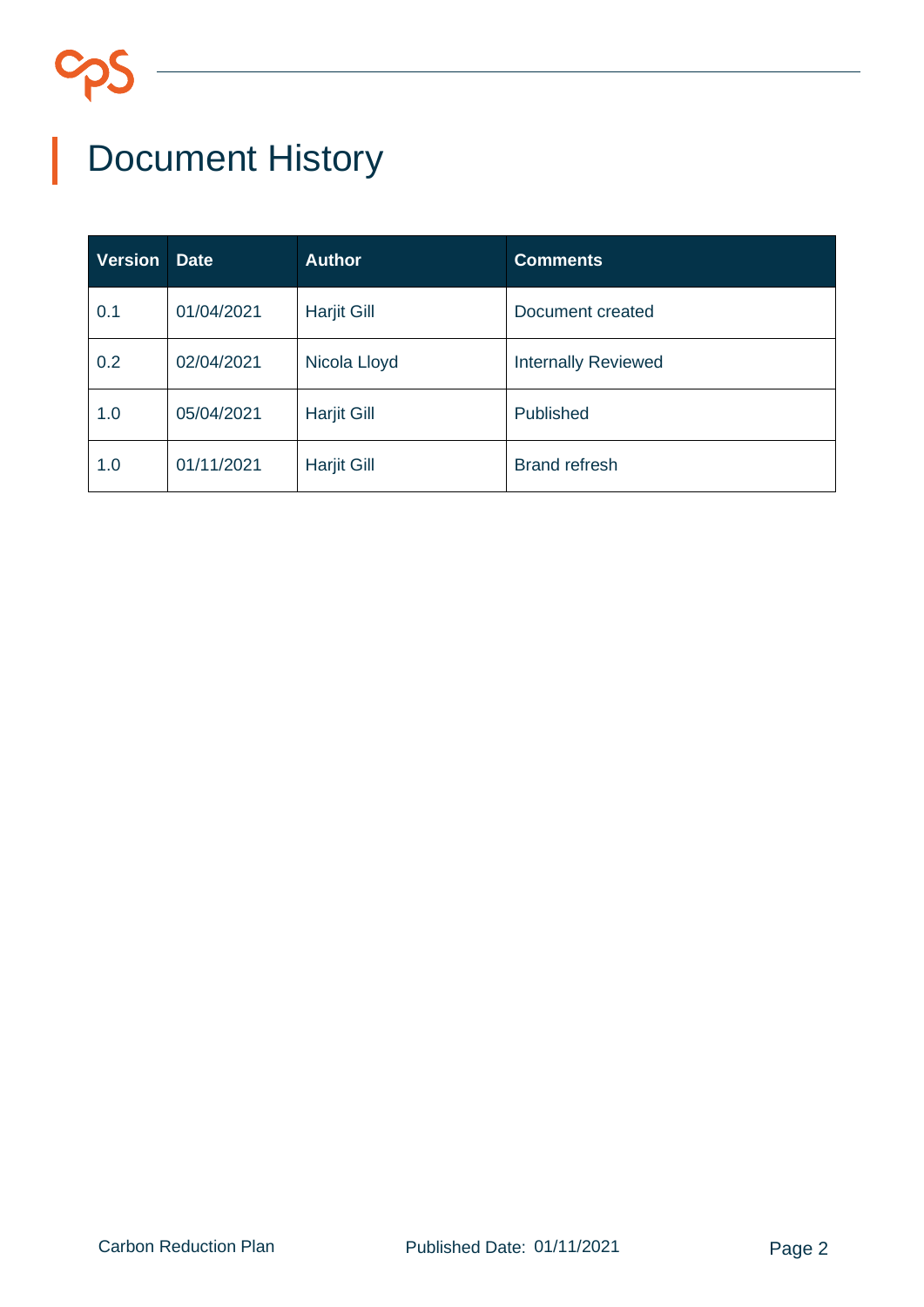# S<br>
S<br>
Contents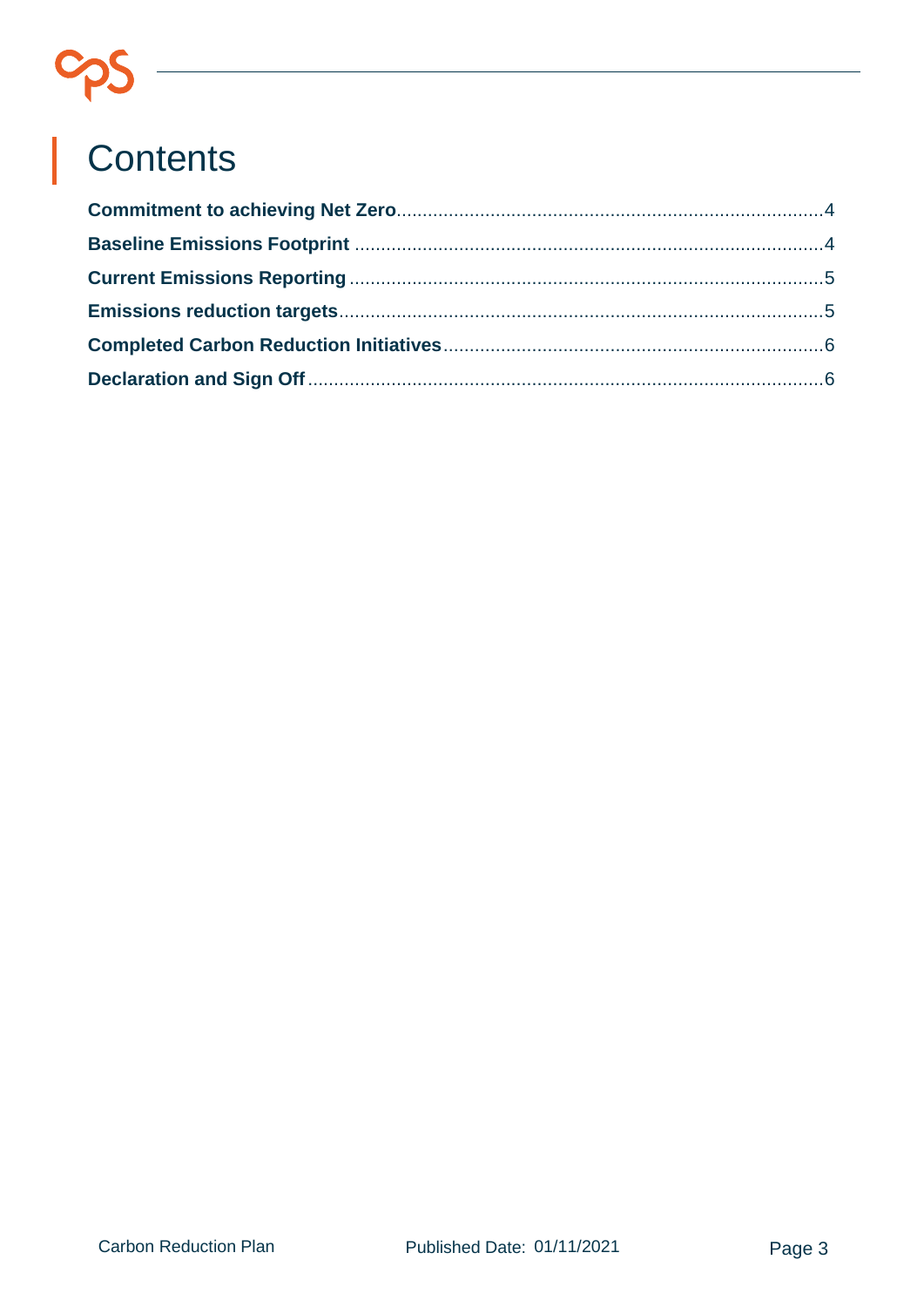# <span id="page-3-0"></span>**Commitment to achieving Net Zero**

Corporate Project Solutions Limited is committed to achieving Net Zero emissions by 2040.

### <span id="page-3-1"></span>**Baseline Emissions Footprint**

Baseline emissions are a record of the greenhouse gases that have been produced in the past and were produced prior to the introduction of any strategies to reduce emissions. Baseline emissions are the reference point against which emissions reduction can be measured.

#### **Baseline Year: April 2021**

#### **Additional Details relating to the Baseline Emissions calculations**

Corporate Project Solutions Limited has measured and reported carbon emissions since 2021. The data for the emissions sources required by PPN06/21 has been drawn out from this verified data set.

Corporate Project Solutions Limited has set a target to reduce emissions by 70% by 2030 against a 2021 baseline, and achieve Net Zero by 2040, which our approach is compliant with.

#### **Baseline year emissions:**

| <b>EMISSIONS</b>       | <b>TOTAL (tCO2e)</b> |
|------------------------|----------------------|
| <b>Scope 1</b>         |                      |
| <b>Scope 2</b>         |                      |
| Scope 3                | 58                   |
| (Included Sources)     |                      |
| <b>Total Emisisons</b> | 58                   |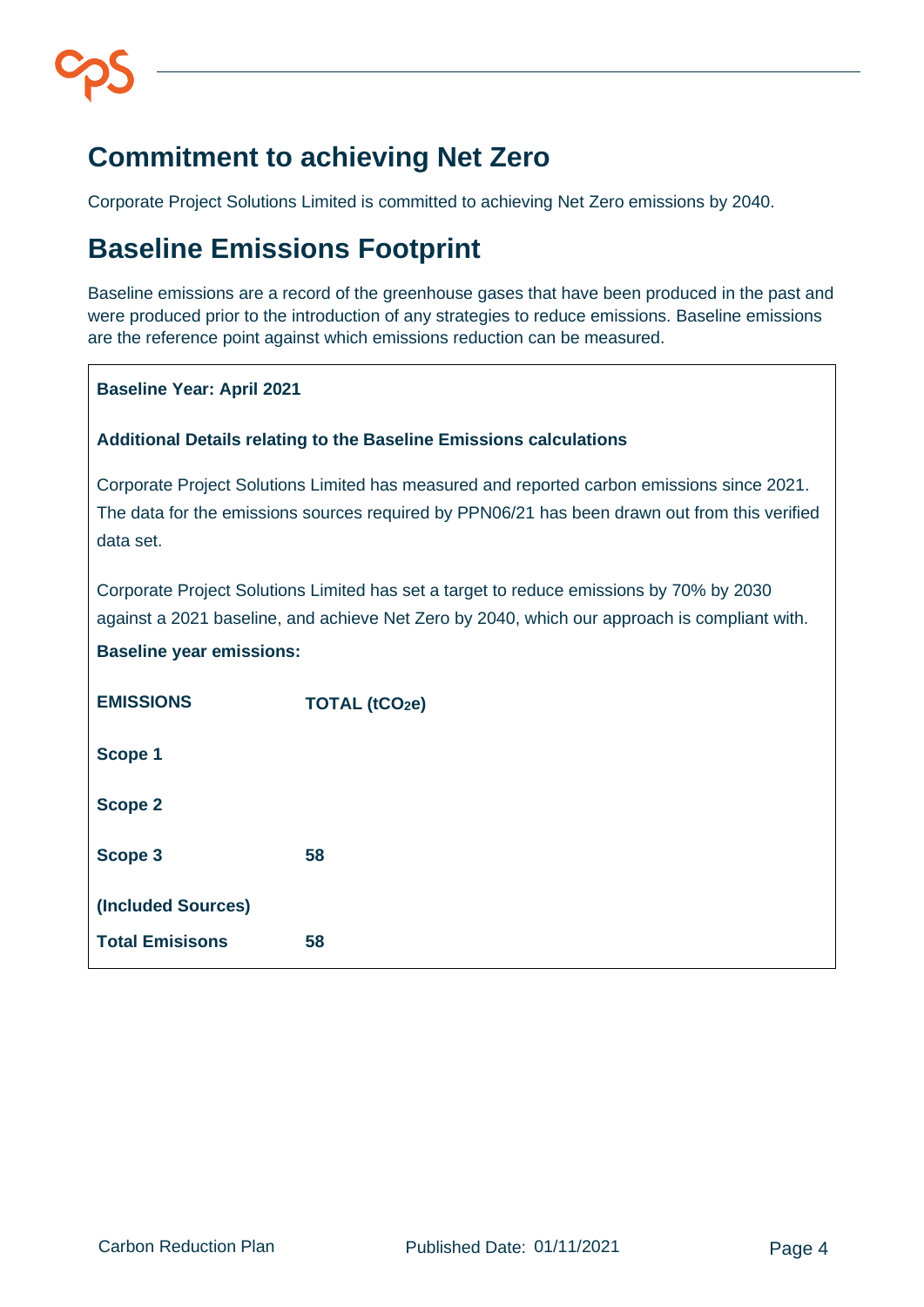# <span id="page-4-0"></span>**Current Emissions Reporting**

| <b>Baseline Year: April 2022</b> |                      |  |  |  |
|----------------------------------|----------------------|--|--|--|
| <b>Baseline year emissions:</b>  |                      |  |  |  |
| <b>EMISSIONS</b>                 | <b>TOTAL (tCO2e)</b> |  |  |  |
| Scope 1                          | <b>Tbc</b>           |  |  |  |
| <b>Scope 2</b>                   | <b>Tbc</b>           |  |  |  |
| Scope 3                          | <b>Tbc</b>           |  |  |  |
| (Included Sources)               |                      |  |  |  |
| <b>Total Emisisons</b>           | <b>Tbc</b>           |  |  |  |

## <span id="page-4-1"></span>**Emissions reduction targets**

In order to continue our progress to achieving Net Zero by 2040, we have adopted the carbon reduction targets.

We project that carbon emissions will decrease over the next five years to 39 tCO2e by 2026. This is a reduction of 45%.

Progress against these targets can be seen in the graph below:

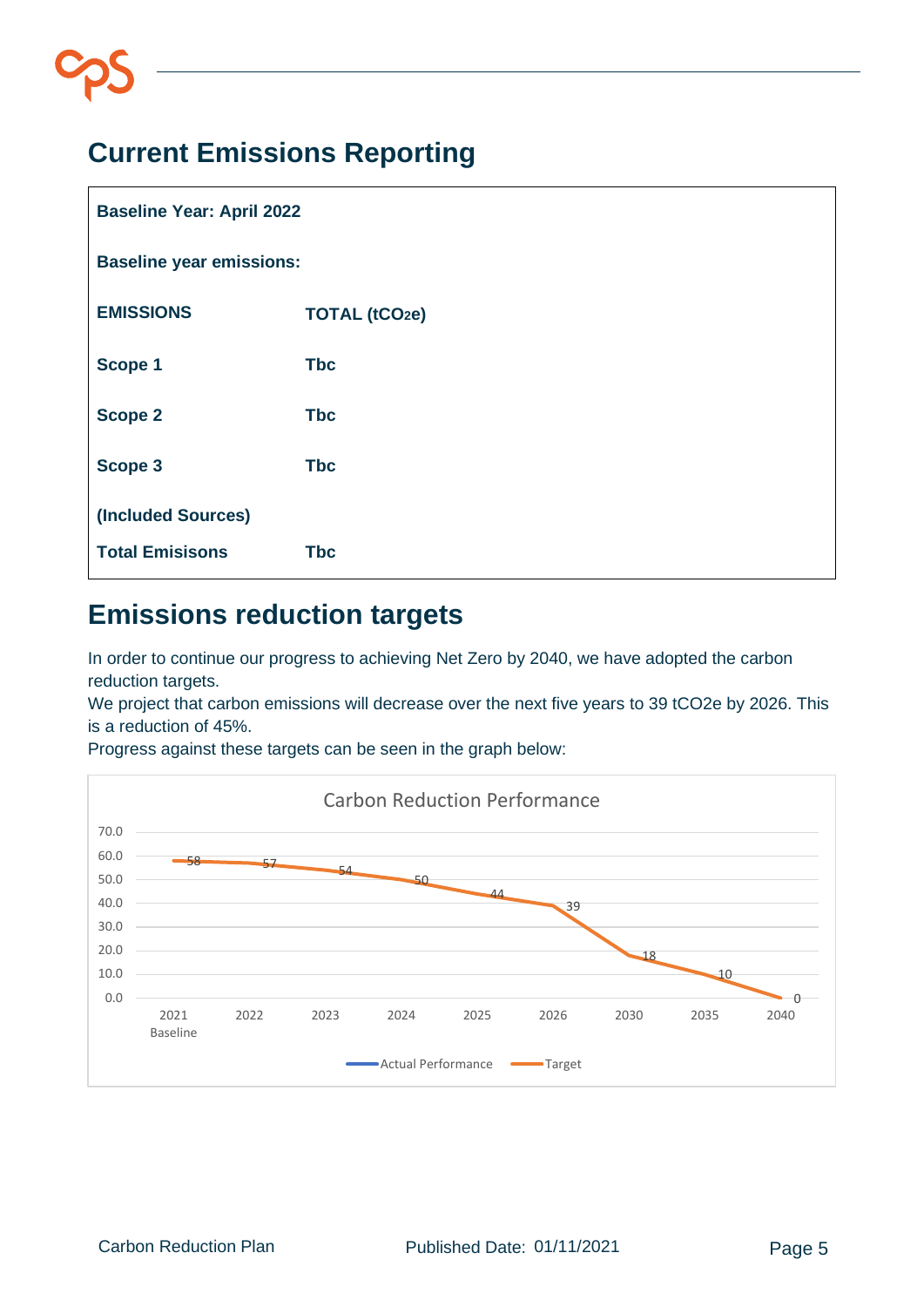# <span id="page-5-0"></span>**Completed Carbon Reduction Initiatives**

The following environmental management measures and initiatives will be completed and implemented from the 2021 baseline. The carbon emission reduction achieved by these initiatives equates to Tbc tCO2e, a Tbc %ge reduction against the 2021 baseline and the measures will be in effect when performing the contract:

- Meetings via Microsoft Teams/ZOOM etc will take precedent over face-to-face meetings.
- Maintain ISO:14001 accreditation.
- Promotion of our 'Think Local' approach where we support local businesses, reduce carbon emissions and overall carbon footprint by sourcing/buying/using local for products/materials/suppliers/subcontractors.
- Implementation of an electric vehicle scheme.
- Implementation of cycle to work scheme.
- Introduction of paperless office and zero printing.
- Removal of bins from the office and introduction of localised recycling stations.

In the future we hope to implement further measures such as:

- Staff travel emissions will be reduced significantly following the introduction of a Sustainable Travel Policy instilling behavioural change relating to business travel, commuting, parking and more sustainable modes of travel.
- Remote working policy.
- Reduction of office space to encourage remote working and reduce travel to office.
- Roll out of carbon training.

### <span id="page-5-1"></span>**Declaration and Sign Off**

This Carbon Reduction Plan has been completed in accordance with PPN 06/21 and associated guidance and reporting standard for Carbon Reduction Plans.

Emissions have been reported and recorded in accordance with the published reporting standard for Carbon Reduction Plans and the GHG Reporting Protocol corporate standard and uses the appropriate Government emission conversion factors for greenhouse gas company reporting. Scope 1 and Scope 2 emissions have been reported in accordance with SECR requirements, and the required subset of Scope 3 emissions have been reported in accordance with the published reporting standard for Carbon Reduction Plans and the Corporate Value Chain (Scope 3) Standard.

This Carbon Reduction Plan has been reviewed and signed off by the board of directors (or equivalent management body).